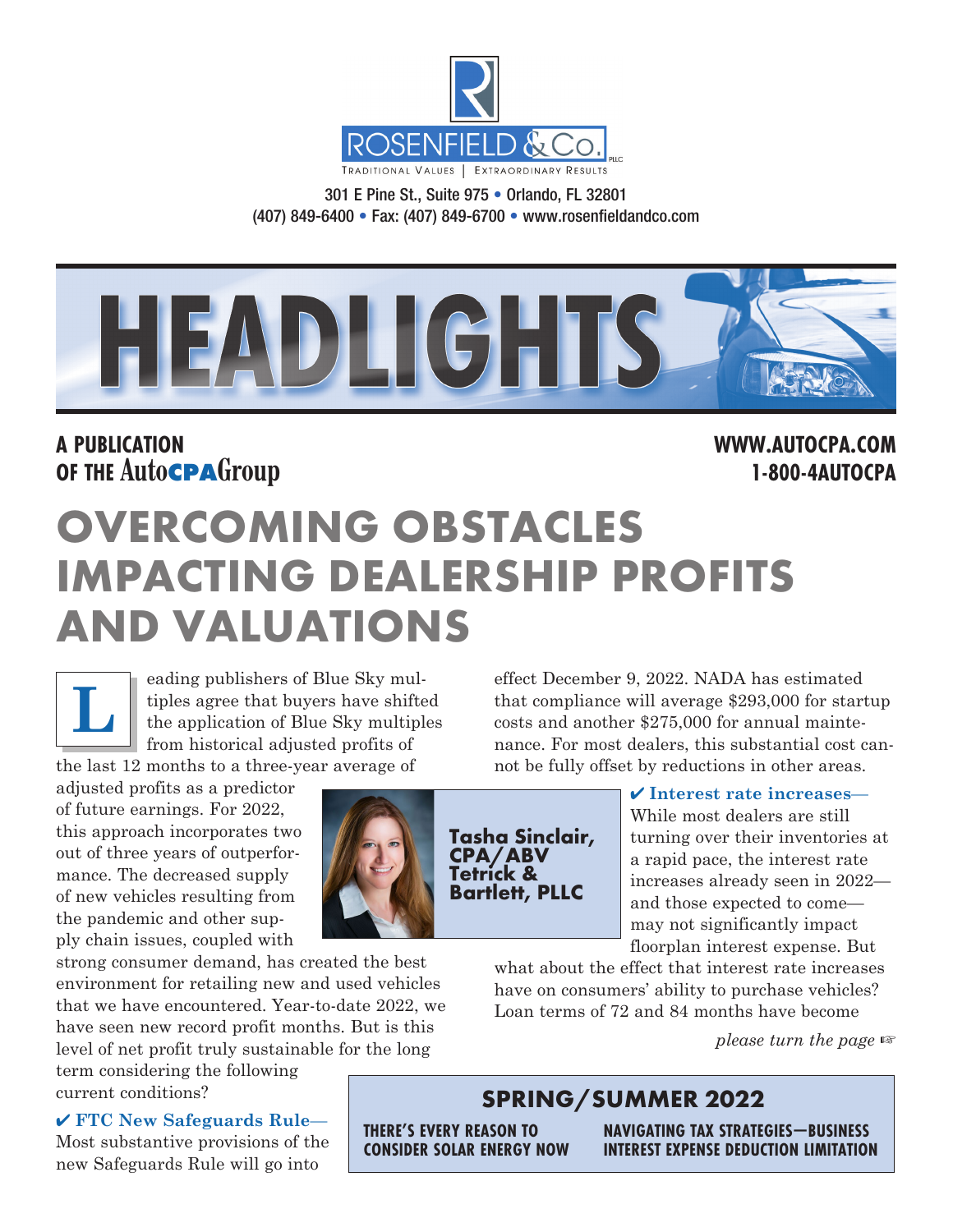more commonplace, and monthly payments are at an all-time high. If consumers are already at the maximum length and payment and interest rates available to the consumer rise, they will be forced to finance a lower amount. What impact will this have on dealers' ability to maintain the exceptional turn ratios keeping interest expense down? What impact will this have on dealers' gross and back-end profits?

✔ **Inflation**—In March 2022, the annual inflation rate in the United States was 8.5%, the highest since December 1981. With used cars being the component with the highest level of price inflation, car dealers have benefited from inflation. However, in April used-car prices declined from March 2022, marking the third straight month of declines from the first of the year. Experts expect used-car prices to continue to decline through the

end of the year. Considering that quick turn ratio mentioned earlier, dealers may now start feeling the effects of the decline in their used inventory values. Used write-downs may be stronger in 2022 than in pre-pandemic years, due to larger used-car inventories to offset the shortage in new cars. Compounding the dealers' dilemma is that expenses are sure to increase as experts expect only a gradual ease in overall inflation

So why raise the red flag on predicting future profits? The reason is two-fold. If you are a dealer looking to buy a dealership, you may want to consider these factors when projecting sustainable profits for the Blue Sky offer. In addition, now is the time to develop your contingency plan for when and if these factors start to impact your net profits. If you would like to discuss this further, please contact a member of the **AutoCPAGroup**. ✍

# **THERE'S EVERY REASON TO CONSIDER SOLAR ENERGY NOW** Daniel P. Thompson, CPA

**W**e are frequently asked about ways dealers can save and make money. Over the last several months, one answer to both questions has been the same:

### **Consider solar. Here is why.**

The climb in conventional energy prices has begun.

Installing a solar array for your dealership allows you to generate your own electricity and hedge against future energy inflation.

### **Like most technology, with innovation**

**comes price reduction.** The cost of solar has plummeted over the last decade to a point at which significant future cost decreases are unlikely. The cost of panels has led the decrease in overall system cost, from \$2.00/per watt in 2011 to just over \$0.30/per watt in 2022.



# **Boyer & Ritter, LLC**

**Federal, state and utility incentives are available.** A 26% federal

Investment Tax Credit (ITC) is available for solar installations. This tax credit is currently scheduled to decrease to 22% in 2023, then to 10% in 2024, unless it is extended. Also, federal Rural Education Achievement Program (REAP) grants may be avail-

able to offset installation costs. In many states, Solar Renewable Energy Certificates (SREC) are available. In addition, some utilities are offering rebates for solar installation.

### **Projected financial returns can be substan-**

**tial.** A dealership can see significant first year returns on its investment due to the various credits and depreciation deductions available. After the initial return, energy savings will pay the debt service on the loan and still yield long term, typically single digit returns on the invest-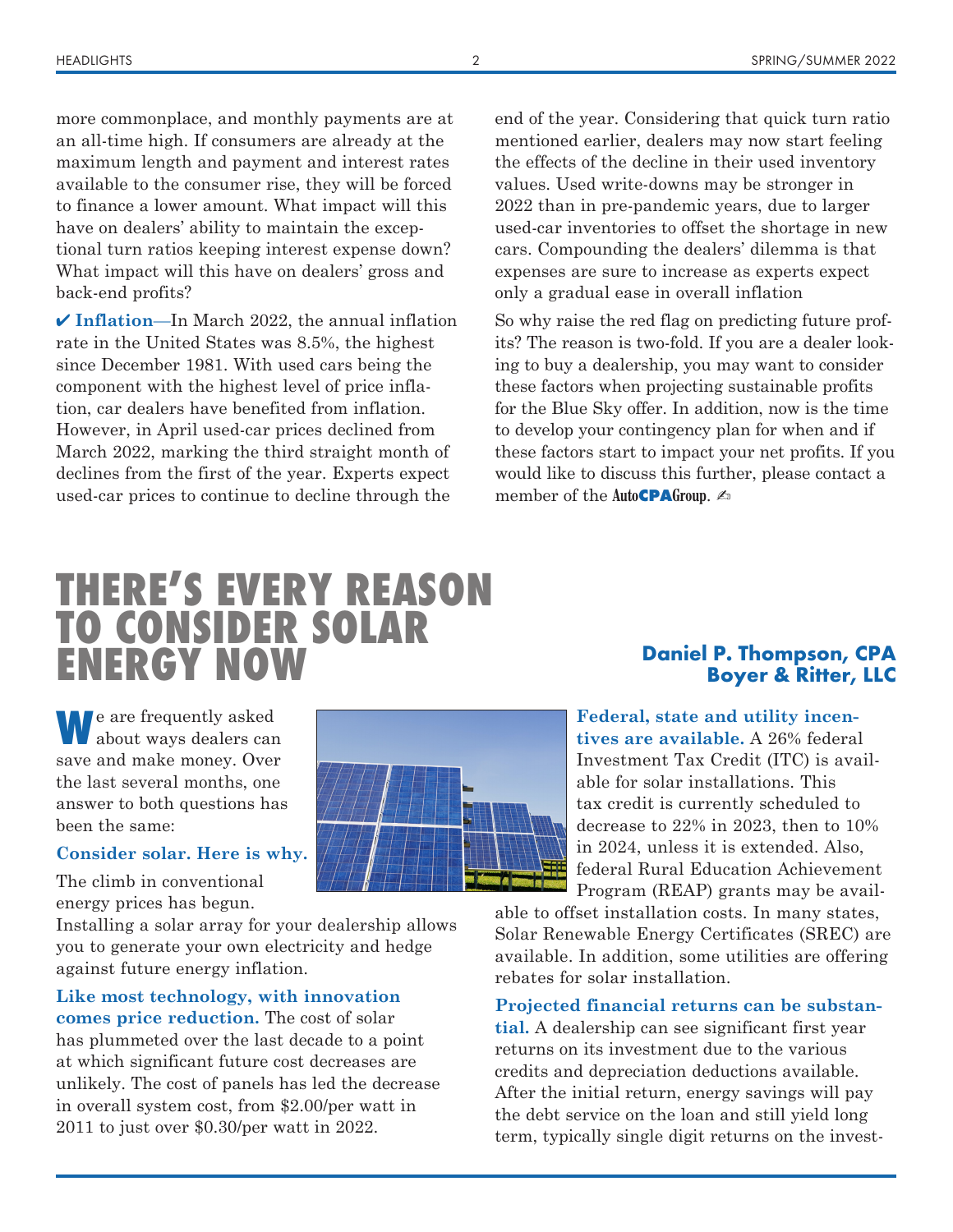ment. Utilizing financing options, the dealer could expect the returns to be even higher.

**The expected life of an array is 40 years.**

With no moving parts, solar panels come with a 30-year power production warranty that guarantees at least 80% of the panel's rated output for 30 years, or the panel will be replaced free of charge. Thus, an array installed this year can protect a dealership from conventional energy inflation for up to 40 years.

**Once installed, the cost of electricity from the system is fixed.** Beyond the initial cost of the solar array, the only other future costs are minor maintenance and replacement of the inverter (converts solar energy into commercially usable energy) 20 years after the initial installation. Otherwise, a solar owner's electricity costs are fixed for the life of the system.

### **The marketing opportunities for dealerships can be significant.** A dealer seeing increased customer interest in electric vehicles could gain a competitive advantage by advertising its solar generation, because those technologies are very connected. A dealer can gain competitive advantage by marketing environmental responsibility while keeping its energy cost below competitors.

**Look beyond the horizon.** Staying ahead of the competitive curve is what keeps businesses healthy. The costs of conventional energy are unlikely to escape inflation over the next 30 to 40 years, and a dealership controlling their energy costs can position itself for long-term sustainability.

Now is the time to explore how solar can mitigate your future energy costs. If you have questions on this or other opportunities for your dealership, consult your Auto**CPA**Group member. ∠

### **NAVIGATING TAX STRATEGIES— BUSINESS INTEREST EXPENSE DEDUCTION LIMITATION**

### **Megan Condon BDO USA, LLP**

**D**ealers are navigating unprecedented market conditions, and most are experiencing a higher bottom line and healthier cash flow. Many dealers delayed investing in major capital improvements or significant purchases of personal property during the pandemic due to the volatile circumstances and concerns around potential shutdowns. Now that we've entered what most consider the post-pandemic era, dealers are in a position to put their working capital to good use.

As dealers contemplate significant capital improvement projects, such as a facility image upgrade or electric vehicle infrastructure, they should work with their tax advisors on how to maximize the tax benefit of placing these projects in service. Changes to the business interest expense limitation calculation for taxable years beginning after January 1, 2022, may have a substantial impact on the amount of depreciation expense immediately available for dealers when placing improvements in service.

As a refresher, the business interest expense limitation was



introduced through the 2017 Tax Cuts and Jobs Act. A taxpayer's business interest expense deduction is limited to the sum of business interest income, floorplan financing interest and 30% of adjusted taxable income (ATI). For taxable years beginning prior to January 1, 2022, depreciation, amortization and depletion were added back to taxable income when computing adjusted taxable income. Thus, accelerated depreciation has

*please turn the page* ☞